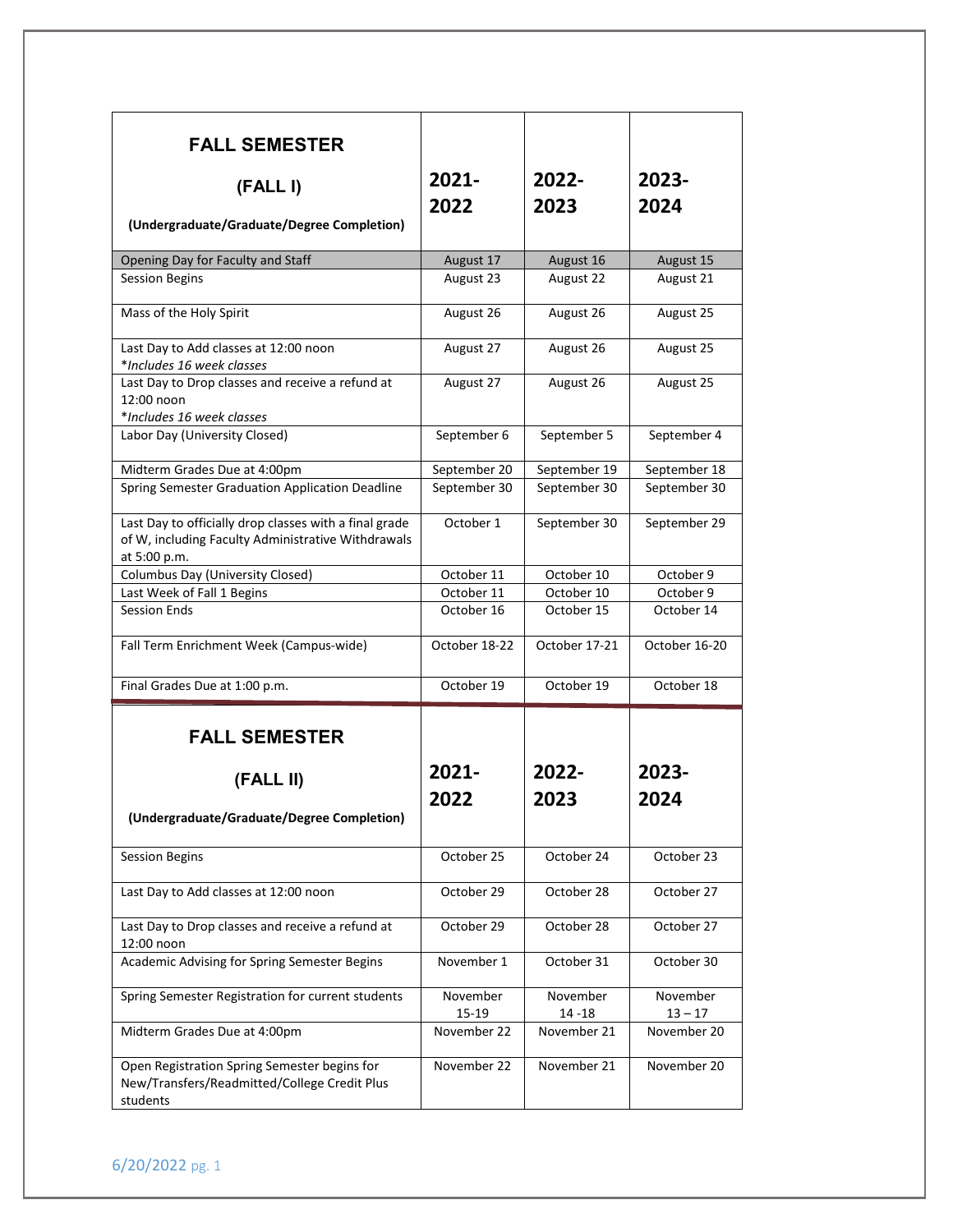| Thanksgiving Break - University Closed                 | November    | November    | November    |
|--------------------------------------------------------|-------------|-------------|-------------|
|                                                        | 24-26       | $23 - 25$   | $22 - 24$   |
|                                                        |             |             |             |
| Last Day to officially drop classes with a final grade | December 3  | December 2  | December 1  |
| of W, including Faculty Administrative Withdrawals     |             |             |             |
| at 5:00 p.m.                                           |             |             |             |
| *Includes 16 week courses                              |             |             |             |
|                                                        | December 13 | December 12 | December 11 |
| Last Week of Fall 2 Begins                             |             |             |             |
| <b>Session Ends</b>                                    | December 18 | December 17 | December 16 |
|                                                        |             |             |             |
| Final Grades Due at 1:00pm                             | December 21 | December 20 | December 19 |
|                                                        |             |             |             |
|                                                        |             |             |             |
| <b>SPRING SEMESTER</b>                                 |             |             |             |
|                                                        |             |             |             |
|                                                        |             |             |             |
| (SPRING I)                                             |             |             |             |
|                                                        |             |             |             |
| (Undergraduate/Graduate/Degree Completion)             | $2021 -$    | 2022-       | 2023-       |
|                                                        | 2022        | 2023        | 2024        |
| <b>Session Begins</b>                                  | January 10  | January 9   | January 8   |
|                                                        |             |             |             |
|                                                        |             |             |             |
| Last Day to Add classes at 12:00 noon                  | January 14  | January 13  | January 12  |
| *Includes 16 week courses                              |             |             |             |
| Last Day to Drop classes and receive a refund at       | January 14  | January 13  | January 12  |
| 12:00 noon                                             |             |             |             |
| *Includes 16 week courses                              |             |             |             |
| Martin Luther King Jr. Day (University Closed)         | January 17  | January 16  | January 15  |
|                                                        |             |             |             |
| March for Life (University Closed)                     | January 21  | January TBD | January TBD |
|                                                        |             |             |             |
| Summer Semester Graduation Application                 | February 1  | February 1  | February 1  |
| Deadline                                               |             |             |             |
|                                                        |             |             |             |
|                                                        |             |             |             |
| Midterm Grades Due at 4:00pm                           | February 7  | February 6  | February 5  |
|                                                        |             |             |             |
| Last Day to officially drop classes with a final grade | February 18 | February 17 | February 16 |
| of W, including Faculty Administrative Withdrawals     |             |             |             |
| at 5:00 p.m.                                           |             |             |             |
| Last Week of Spring 1 Begins                           | March 1     | February 27 | February 26 |
| Session ends                                           | March 5     | March 4     | March 2     |
|                                                        |             |             |             |
| <b>Spring Break</b>                                    | March 7-11  | March 6-10  | March 4-8   |
|                                                        |             |             |             |
| Final Grade Due at 1:00pm                              | March 8     | March 7     | March 5     |
|                                                        |             |             |             |
|                                                        |             |             |             |
|                                                        |             |             |             |
|                                                        |             |             |             |
| <b>SPRING SEMESTER</b>                                 |             |             |             |
|                                                        | 2021-       | 2022-       | 2023-       |
| (SPRING II)                                            |             |             |             |
|                                                        | 2022        | 2023        | 2024        |
|                                                        |             |             |             |
| (Undergraduate/Graduate/Degree Completion)             |             |             |             |
| <b>Session Begins</b>                                  | March 14    | March 13    | March 11    |
|                                                        |             |             |             |
| Last Day to Add classes at 12:00 noon                  | March 18    | March 17    | March 15    |
|                                                        |             |             |             |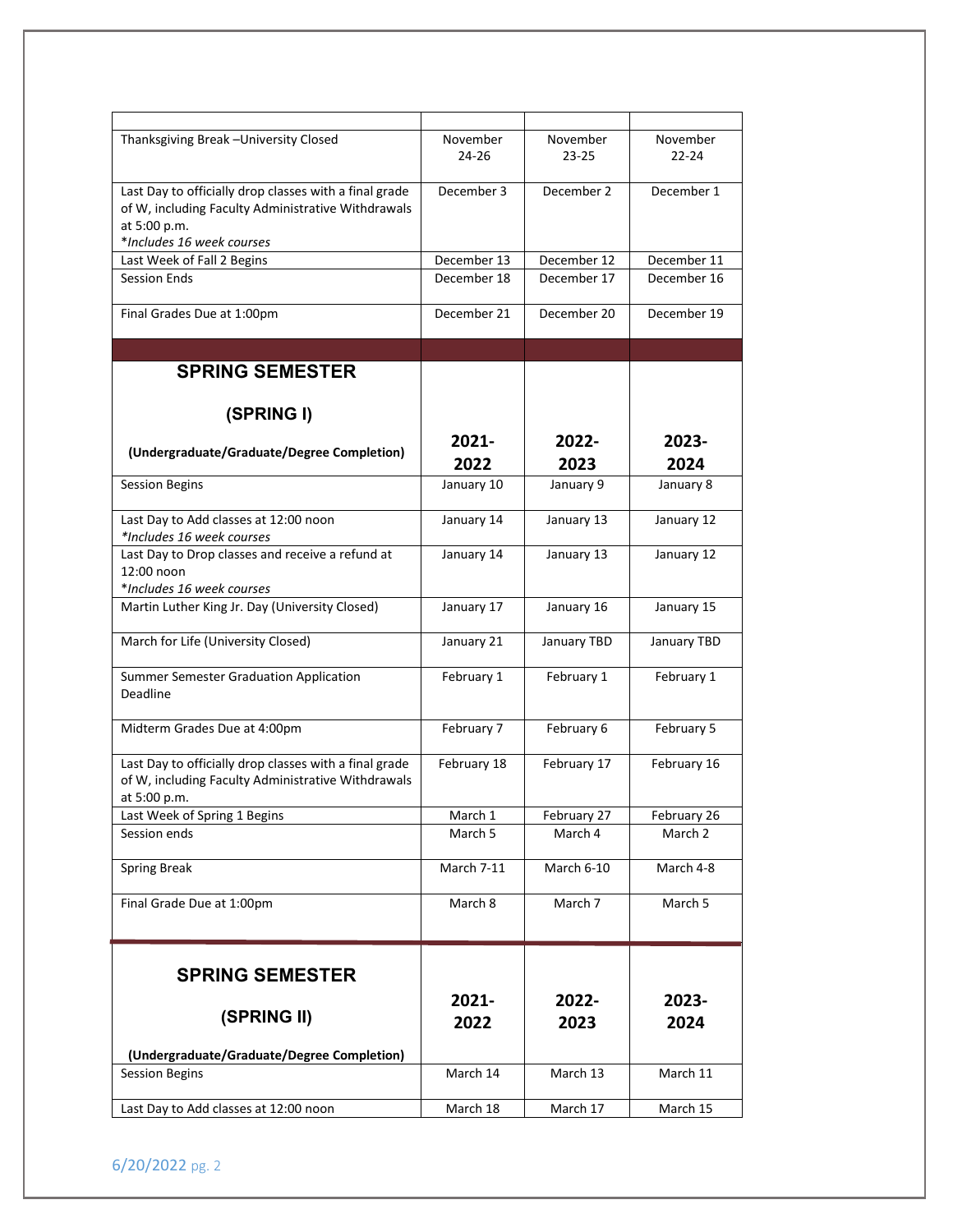| Last Day to Drop classes and receive a refund at       |                           |               |             |
|--------------------------------------------------------|---------------------------|---------------|-------------|
| 12:00 noon                                             | March 18                  | March 17      | March 15    |
|                                                        |                           |               |             |
| Academic Advising for Summer/Fall Semesters            | March 21                  | March 20      | March 18    |
| <b>Begins</b>                                          |                           |               |             |
|                                                        |                           |               |             |
| Easter Holiday Break *Thursday-Monday                  | April 14-18               | April 6-10    | March 28-   |
| (University Closed)                                    |                           |               | April 1     |
| Midterm Grades Due at 4:00pm                           | April 11                  | April 11      | April 8     |
|                                                        |                           |               |             |
| Summer/Fall Semesters Registration for current         | April 4-8                 | April 17-21   | April 15-19 |
| students                                               |                           |               |             |
|                                                        |                           |               |             |
|                                                        |                           |               |             |
| Last Day to officially drop classes with a final grade | April 22                  | April 21      | April 19    |
| of W, including Faculty Administrative Withdrawals     |                           |               |             |
| at 5:00 p.m.                                           |                           |               |             |
| *Includes 16 week courses                              |                           |               |             |
| Open Registration Summer/Fall Semesters begins         | April 11                  | April 24      | April 22    |
| for New/Transfers/Readmitted/College Credit Plus       |                           |               |             |
| students                                               |                           |               |             |
| Last Week of Spring II Begins                          | May 2                     | May 1         | April 29    |
| Session ends                                           | May 7                     | May 6         | May 4       |
|                                                        |                           |               |             |
| Academic Celebrations/Commencement                     | May 7                     | May 6         | May 4       |
|                                                        |                           |               |             |
| Final Grade Due at 1:00pm                              | May 10                    | May 9         | May 7       |
|                                                        |                           |               |             |
|                                                        |                           |               |             |
|                                                        |                           |               |             |
|                                                        |                           |               |             |
|                                                        |                           |               |             |
| <b>SUMMER SEMESTER</b>                                 |                           |               |             |
|                                                        |                           |               |             |
|                                                        |                           |               |             |
| (SUMMER I)                                             |                           |               |             |
|                                                        |                           |               |             |
| (Undergraduate/Graduate/Degree Completion)             |                           |               |             |
|                                                        | 2021-2022                 | 2022-2023     | 2023-2024   |
| <b>Session Begins</b>                                  | May 9                     | May 8         | May 6       |
| Last Day to Add classes at 12:00 noon                  | May 13                    | May 12        | May 10      |
| *Includes 16 weeks                                     |                           |               |             |
| Last Day to Drop classes and receive a refund at       | May 13                    | <b>May 12</b> | May 10      |
| 12:00 noon                                             |                           |               |             |
| *Includes 16 weeks                                     |                           |               |             |
| Memorial Day (University Closed)                       | May 30                    | May 29        | May 27      |
| Fall Semester Graduation Application Deadline          | June 1                    | June 1        | June 1      |
|                                                        |                           |               |             |
| Midterm Grades Due at 4:00pm                           | June 6                    | June 5        | June 3      |
| Last Day to officially drop classes with a final grade | June 17                   | June 16       | June 14     |
| of W, including Faculty Administrative Withdrawals     |                           |               |             |
| at 5:00 p.m.                                           |                           |               |             |
| Last Week of Summer I Begins                           | June 20                   | June 19       | June 17     |
| <b>Session Ends</b>                                    | June 25                   | June 24       | June 22     |
| <b>Summer Term Transition</b>                          |                           | June 26-30    | June 24-28  |
|                                                        | June 27-July 1<br>June 28 | June 27       | June 25     |
| Final Grades Due at 1:00pm                             |                           |               |             |